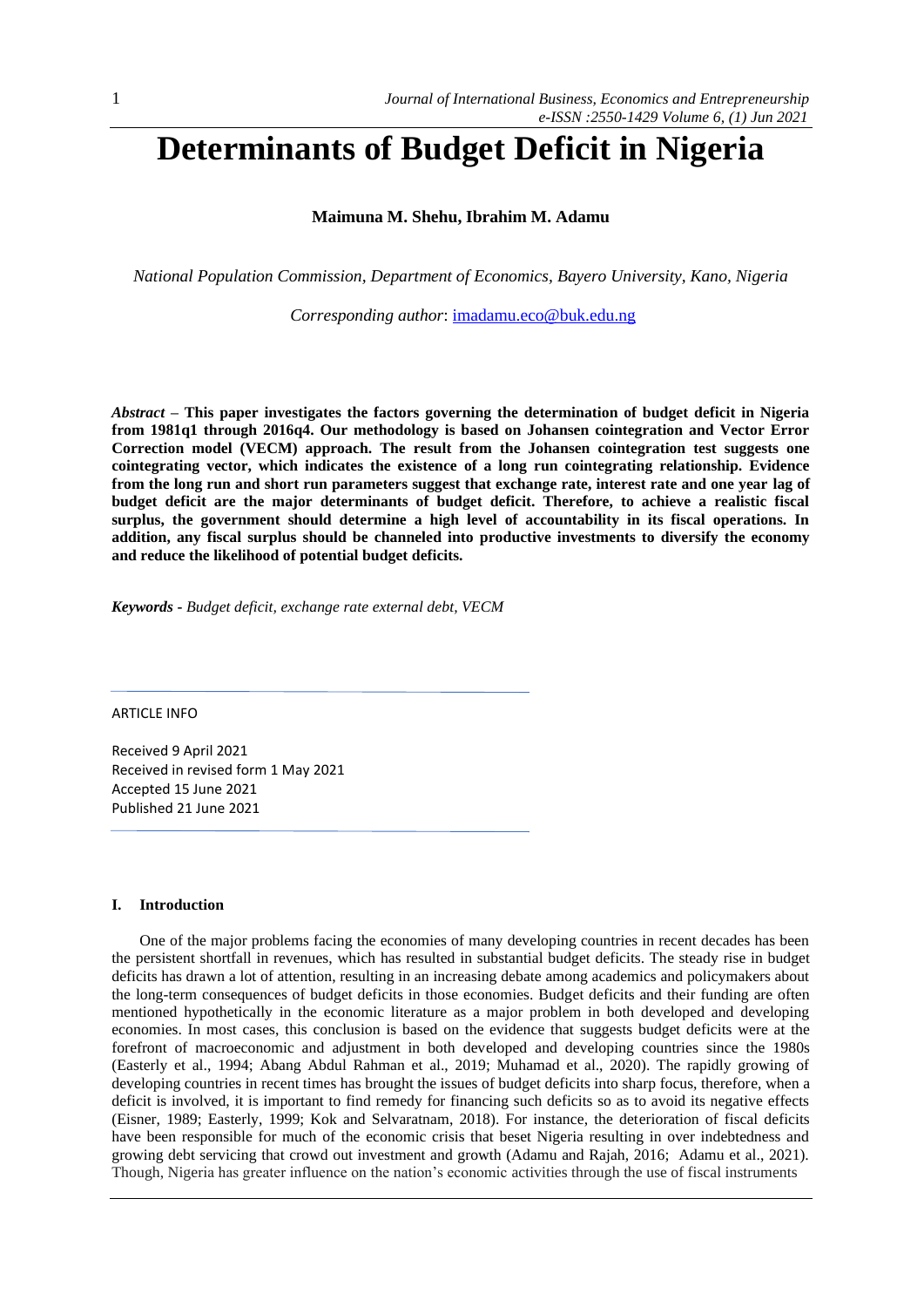amongst which are budget deficit operation. This has an effect on macroeconomic variables, which serve as media through which budget deficit affects economic development.

The objective of this paper is to empirically investigate the macroeconomic and financial factors that govern explosive nature of budget deficits in Nigeria. The paper can significantly help the policy makers to know how changes in these factors can affect budget deficits in the economy through the determination of the effectiveness of the decisions undertaken by the government on budget financing. And it will also be useful for the investors who might be able to identify various economic and financial variables that they should focus on investment and this will build more confidence in them to make sound investment decisions.

This paper is distinct from previous research in three ways. To begin with, only a few attempts have been made to research the determinants of Nigeria's fiscal deficits, and their results are conflicting (see, Osahon and Oriakhi, 2013; Bakare, 2014). Second, although most previous research has focused on macroeconomic variables (see, Alam et al., 2020; Bangura et al., 2016), this analysis combines macroeconomic and financial control variables associated with high budget deficits into a single equation. This is a subject that has not received much attention in the literature. As a consequence, by accounting for control variables like interest rate, exchange rate, stock prices, and external debt, this study fills in the gaps. Third, this analysis uses quarterly data instead of annual data, as is common in the literature.

The rest of the paper is structured as follows: section 2 presents a brief overview of trends of budget deficits. Section 3 discusses theoretical and empirical literature. Section 4 dwells into the model and methodology of the paper while section 5 presents results and discussion. Finally, section 6 concludes the paper.

### **II. Overview of Budget Deficit in Nigeria**

Nigeria is one of the major African countries been plagued by several economic challenges of maintaining a stable fiscal balance with challenges of fiscal deficit partly captured by the budget deficit, which started since 1957 and this situation has persisted up till date (Oyejide, 1972; Adamu, 2016). For example, available records have shown that government expenditure in Nigeria has consistently exceeded its revenue from 1980 to 2012 while the reverse occurred between 1995 and 1996 when the government recorded surplus budget (Bakare et al., 2014). Studies have shown that persistent budget deficits can be a major policy concern, irrespective of whether the country affected is developed or developing (Saleh, 2003). This is because an accumulated budget deficit may crowd-out both private and public investment if they cause an increase in government expenditure, interest rates and decline in expected tax revenue. However, evidence has shown that most developing countries run huge budget deficits due to excessive government spending on social services (Abakah and Adusah-Poku, 2016, Adamu, 2019). Figure 1 shows the trend in Nigeria's government budget deficits as a percentage of GDP that has been volatile throughout the period. Between 1980 and 1983, the budget deficits were fairly low. Thereafter, it kept rising between 1984 and 1989 with a one time high of -11.3% in 1986 and later became volatile until it reached an all-time peak in 2006 at a point 8.8%. More recently, specifically in 2016, the budget hit an all-time at -4.3 due to increasing external debt and debt service payment, which engulf about half of the total revenues of the country.



 **Figure 1: Deficit as percentage of GDP, 1980-2016.**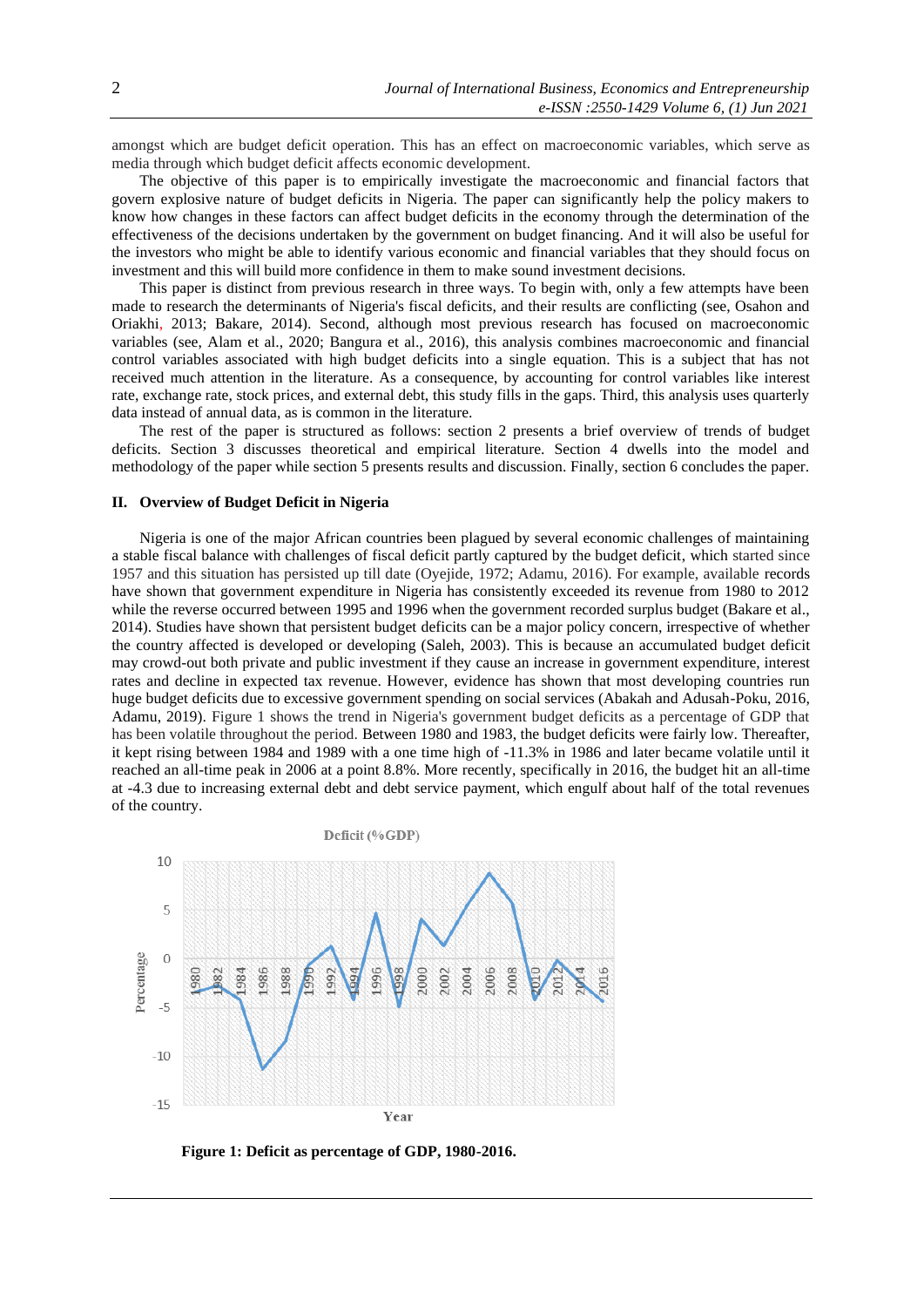## **III. Literature Review**

The development of a budget deficit is often traced to the Keynesian inspired expenditure led growth theory of the 1970s. Most countries of the world adopted this theory that the government has to motivate the aggregate demand side of the economy in order to stimulate economic growth. However, the consequences of budget deficit on macroeconomic variables cannot be underestimated in most countries of the world, including Nigeria (Olomola and Olagunju, 2004). According to Keynes, a significant fraction of the population is thought of as either myopic or liquidity constrained. These individuals have very high propensities to consume out of current disposable income. A temporary tax reduction therefore has an immediate and quantitatively significant impact on aggregate demand. If the economy's resources are initially underemployed, national income rises, thereby generating second round effects and the well-known Keynesian multiplier. Since deficits stimulate both consumption and national income, saving and capital accumulation need not be adversely affected (Bernheim, 1989). According to the Ricardian equivalence hypothesis, actual government spending is the most convenient method for examining the effect of government economic activities on households, and how government funds public expenses is irrelevant (Ricciuti, 2003). Elsewhere, Barro (1989) argues that if the government does not finance expenditures by tax, a budget deficit would occur. If budget deficits are financed by loan, households would know that the government has to increase taxes in the near future to compensate for principal and interest payments. So, the type of finance (tax or loan) does not make any difference on the consumption decisions of household and capital allocation of the economy. This situation is called Ricardian equivalence hypothesis. Barro (1989) concluded that households would reflect the same response whether the government finances the budget deficit by loan or taxes. Therefore, change in the present value of current and future government spending would affect national savings and hence interest rate.

From the empirical standpoint, there are a number of studies trying to study the factors determining budget deficits in a number of countries. For instance, Gnimassoun and Do Santos (2021) Gnimassoun and Do Santos (2021) apply Sala-i-Martin's Extreme Bound Analysis to previous research on developing countries to comprehend if their estimated effect on public deficits is robust under thousands of different scenarios. External shocks, debt ratios, financial development, democracy, and government spending control are all strongly linked to fiscal deficits, according to the researchers' findings. Sadekin et al. (2020) investigates the patterns and origins of Bangladesh's government budget deficit. The data was analysed using descriptive techniques. Result indicates that government finances are the major cause of the budget deficit from domestic sources rather than foreign sources. Similarly, using VECM in Bangladesh, Alam et al., (2020) reveal that exchange rate, inflation, trade and money supply have positive effects on budget deficit in the long run while negative effects have been identified in the short run. Akalpler and Panshak (2019) examines the link between Nigeria's current account deficit and its budget deficit using annual time series data spanning 1980 to 2016. Autoregressive Distributed Lag (ARDL) and Granger causality tests are used. The emergence of a twin deficit hypothesis for Nigeria is revealed by the findings, which rule out not only the Ricardian equivalence hypothesis, but also the reverse and bi-directional causality hypotheses.

For the period 1993 to 2017, Al-Qudah and Jaradat (2018) examines the effect of output growth and external debt on Jordan's budget deficit. Output growth has a negative effect on the budget deficit, while external debt has a positive effect, according to the findings. In the short run, empirical findings indicate that budget deficit lags one and two have a positive effect on current budget deficits in Jordan, while external debt lags two and three have a negative impact. Using VECM, Bangura et al., (2016) investigates the key macroeconomic determinants of budget deficit in Sierra Leone from 1980 to 2014. The findings reveal that real GDP, interest rate and exchange rate have a negative impact on the budget deficit while inflation and investment have positive effects, short run results suggest real GDP, interest rate and investment are the key determinants of budget deficit. Saleem et al., (2015) found strong evidence of a positive association between budget deficits and stock prices in Pakistan and showed evidence of a long run negative relationship between budget deficits and stock prices in India for annual time series data covering the period 1990 to 2010. The result was attributed to huge government spending on infrastructure that would enhance industrial development. Neaime (2015) investigates the long-term viability of Lebanon's public debt and exchange rate policies, as well as the current account and budget deficits. The empirical findings point to unsustainable debt and exchange rate policies, suggesting that increasing fiscal deficits have begun to exacerbate current account deficits and the national public debt.

Joshi and Giri (2015) examines how fiscal deficits affect the performance of the stock market in India, using annual data from 1988 to 2012. The long run results indicate a negative but insignificant relationship between budget deficit and stock prices while fiscal deficits influence the stock price in the short run. Bakare et al (2014) determine the long term relationship between budget deficit, money supply and inflation in Nigeria between 1975 and 2012. The overall result between inflation rate and growth of money supply, growth of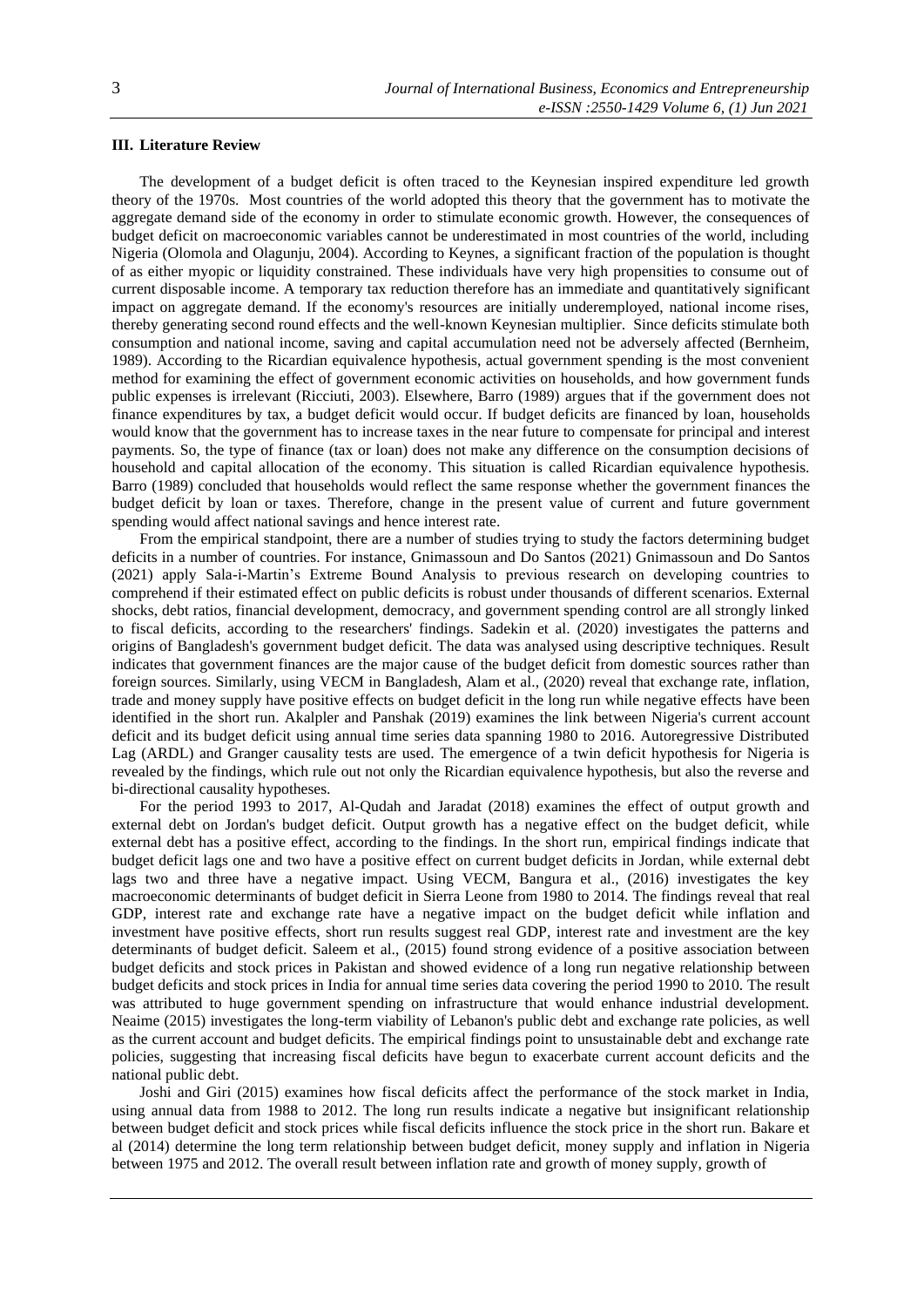budget deficit and growth of external debt indicated that the specified model is statistically significant at 5% level.

Quayes (2010) studies the relationship between budget deficits and stock market prices in the US from 1950 to 2005 by integrating the effects of inflation and demographic structure. The study results showed a negative relationship between budget deficits and stock prices. The results suggest if budget deficits increase by a magnitude of 1% of GDP, then stock prices will fall by more than 75. Saleh (2003) examines the relationship between budget deficit and macroeconomic variables. Findings do not shed any definite light on the relationship between budget and economic variables as with theoretical analysis.

## **IV. Data and Methodology**

The prime objective of this paper is to examine the factors leading to an increase in budget deficit in Nigeria covering the period of 1981q1 to 2016q4. The candidate variables are budget deficit (*BDF*), stock price (*STP*), interest rate (*INT*), External debt (*EXD*), and Exchange rate (*EXR*). Table 1 presents the details of variables unit of measurement and sources.

| Variables                                                               | Definition and Measurement of the variables                                   | Sources    |  |  |  |
|-------------------------------------------------------------------------|-------------------------------------------------------------------------------|------------|--|--|--|
| <b>BDF</b>                                                              | Budget Deficit; measured the differences between government                   |            |  |  |  |
|                                                                         | revenue and government expenditures, as a percentage of GDP                   |            |  |  |  |
| <b>STP</b>                                                              | Stock Price; measured as a turnover ratio which is equal to the<br><b>CBN</b> |            |  |  |  |
|                                                                         | value of trades of shares on the stock markets divided by                     |            |  |  |  |
|                                                                         | market capitalization                                                         |            |  |  |  |
| <i>INT</i>                                                              | Interest Rate; measured by the Commercial Banks interest rate                 | <b>CBN</b> |  |  |  |
|                                                                         | on time deposit maturing in 12 month                                          |            |  |  |  |
| EXD                                                                     | External debt measured as a percentage of GNI (Proxy for                      | <b>CBN</b> |  |  |  |
|                                                                         | GDP)                                                                          |            |  |  |  |
| EXR                                                                     | Exchange rate; measured as the nominal exchange rate                          | <b>CBN</b> |  |  |  |
|                                                                         | divided by the price deflator                                                 |            |  |  |  |
| Note: CBN stand for Central Bank of Nigeria Statistical Bulletin, 2017. |                                                                               |            |  |  |  |

**Table 1: Definition of Variables and Data Sources**

To ascertain the factors governing the behaviour of budget deficit in Nigeria, the following baseline model is modified from Bakare et al., (2014); Abakah and Adusah-Poku (2016) and Mowlaei and Abdian (2018).

$$
\ln BDF_{t-1} = \alpha_0 + \alpha_1 \ln STP_{t-1} + \alpha_2 \ln EXR_{t-1} + \alpha_3 \ln INT_{t-1} + \alpha_4 \ln EXP + \mu_t
$$
 (1)

To minimize inconsistency in trend data and make it easier to interpret the results, all variables are transformed to logarithmic form (Juselius et al., 2014). In addition, log transformation appears to produce a series with significantly more homogeneous variance in first differences than a series without logs (Lutkepohl and Xu, 2012). The existence of a long run cointegrating relation among the variables implies a dynamic short run model (error-correction model), which can be estimated and analyse the response of change of each variable on the budget deficit. The vector error correction model corresponding eq. (1) is specified as follows:

$$
\Delta \ln BDF_t = \alpha_0 + \sum_{i=1}^p \alpha_i \Delta \ln BDF_t + \sum_{i=0}^p \alpha_2 \Delta \ln STP_t + \sum_{i=0}^p \alpha_3 \Delta \ln EXR_t + \sum_{i=0}^p \alpha_4 \Delta \ln INT_t
$$
  
+ 
$$
\sum_{i=0}^p \alpha_4 \Delta \ln EXD_t + \delta_1 ECT_{t-1} + \mu_t
$$
 (2)

where  $\Delta$  is the first difference operator, *p* is the lag length and  $\alpha_i$  are the coefficients of the variables in the short run dynamics of the error correction model, and *ECT*<sub>t-1</sub> denotes the lagged error correction term generated from the cointegrating vector.  $t$  and  $\mu$  are time dynamic and the Gaussian error term to capture unobserved variables in the model.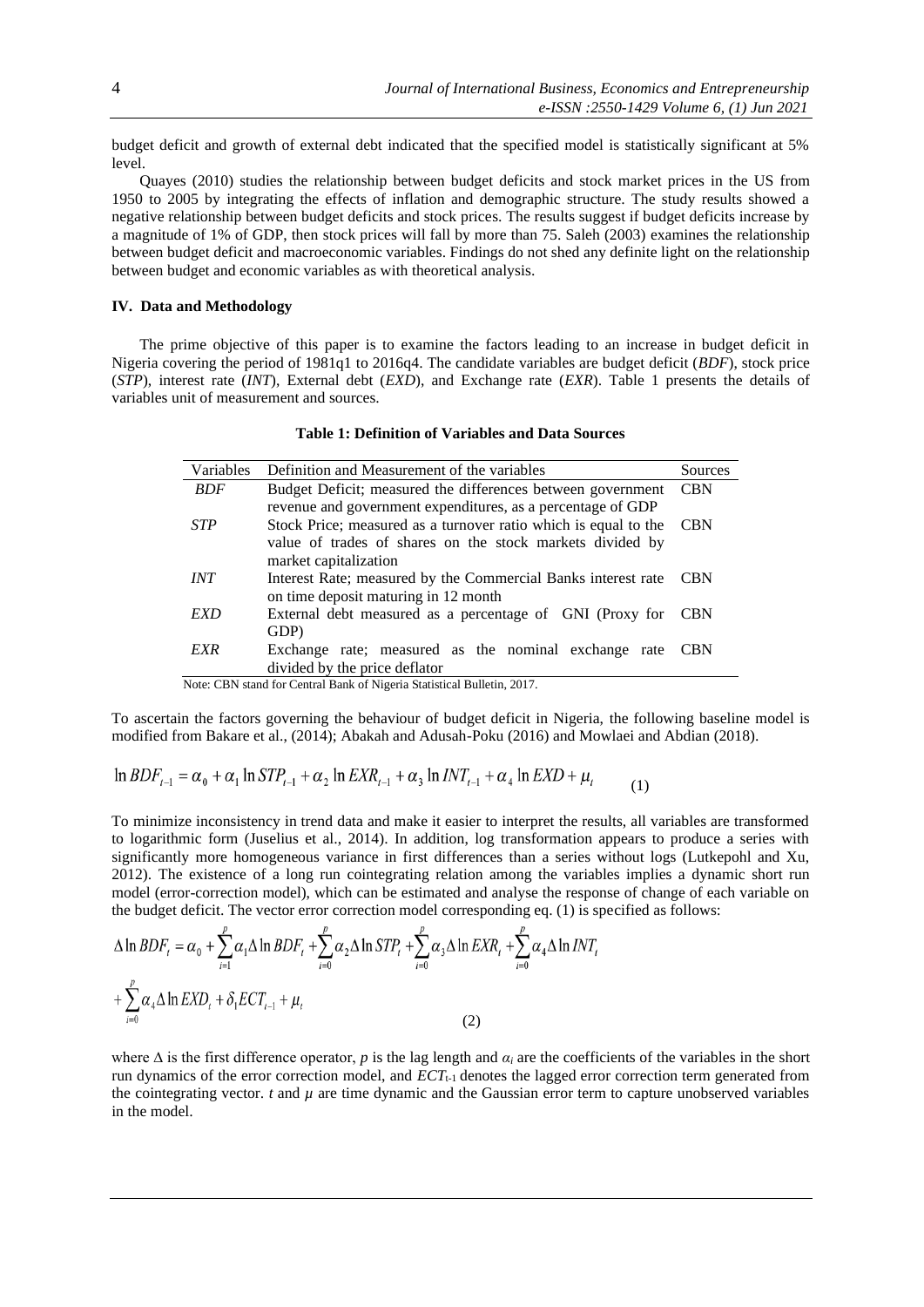# **V. Result and Discussion**

Prior to the estimation of equation (1), the properties of the data have to be examined to determine the stationarity of the data whether at levels, first difference or second difference. Augmented Dickey-Fuller (ADF) and Phillips and Perron (PP) test were used. The results of the unit root tests are presented in Table 2 and 3. It is clear from the tables that all the variables are stationary at first difference because the probability values of all the variables are less than 1%. This is an indication that the data are not nonsensical i.e. they do not have a spurious relationship.

| <b>Table 2: Unit Root Test Results at Level</b> |            |                      |             |                |         |
|-------------------------------------------------|------------|----------------------|-------------|----------------|---------|
| Variables                                       | Test       | <i>t</i> -Statistics | Prob. Value | <b>Status</b>  | I(d)    |
| lnBDF                                           | <b>ADF</b> | $-0.719477$          | 0.8373      | Not stationary | Unknown |
|                                                 | <b>PP</b>  | $-0.887172$          | 0.7900      | Not stationary | Unknown |
| lnINT                                           | ADF        | $-2.436551$          | 0.1337      | Not stationary | Unknown |
|                                                 | <b>PP</b>  | $-2.447106$          | 0.1309      | Not stationary | Unknown |
| lnEXR                                           | ADF        | $-1.278909$          | 0.6383      | Not stationary | Unknown |
|                                                 | PP         | $-1.252759$          | 0.6503      | Not stationary | Unknown |
| lnSTP                                           | ADF        | $-0.912310$          | 0.7819      | Not stationary | Unknown |
|                                                 | <b>PP</b>  | $-0.700119$          | 0.8423      | Not stationary | Unknown |
| $ln$ <i>EXD</i>                                 | ADF        | $-0.876105$          | 0.7933      | Not stationary | Unknown |
|                                                 | <b>PP</b>  | $-0.652003$          | 0.8540      | Not stationary | Unknown |

**Table 3: Unit Root Test Results at First Difference**

| Variables               | Test       | <i>t</i> -Statistics     | Prob. Value | <b>Status</b> | I(d) |
|-------------------------|------------|--------------------------|-------------|---------------|------|
| $\otimes$ ln <i>BDF</i> | <b>ADF</b> | $-6.629787$ <sup>*</sup> | 0.0000      | Stationary    | I(1) |
|                         | <b>PP</b>  | $-11.89053$ <sup>*</sup> | 0.0000      | Stationary    | I(1) |
| $\otimes$ ln <i>INT</i> | ADF        | $-4.581031*$             | 0.0002      | Stationary    | I(1) |
|                         | <b>PP</b>  | $-4.241788$ <sup>*</sup> | 0.0008      | Stationary    | I(1) |
| $\otimes$ ln $EXR$      | <b>ADF</b> | $-4.996189$ <sup>*</sup> | 0.0000      | Stationary    | I(1) |
|                         | <b>PP</b>  | $-9.586997$ *            | 0.0000      | Stationary    | I(1) |
| $\otimes$ ln $STP$      | <b>ADF</b> | $-3.698998$ <sup>*</sup> | 0.0051      | Stationary    | I(1) |
|                         | <b>PP</b>  | $-4.304201*$             | 0.0006      | Stationary    | I(1) |
| $\otimes$ ln <i>EXD</i> | <b>ADF</b> | $-4.023281$ <sup>*</sup> | 0.0018      | Stationary    | I(1) |
|                         | <b>PP</b>  | $-6.742506*$             | 0.0000      | Stationary    | I(1) |

Note: \* indicate Significance at the 1% level.

Since the result of the unit root tests results in Table 3 confirmed that all the series [ln*BDF*, ln*INT,* ln*EXR,* ln*STP*, and ln*EXD*] are stationary at first difference, *I*(1), this allow us to conduct cointegration test using Johansen approach (Johansen and Juselius, 1990). The result of the cointegration test is presented in Table 4. Based on the trace statistics and the maximum Eigenvalue statistics there exists one cointegrating relation implying that the variables have a long run relationship.

| <b>Table 4: Results of Johansen Cointegration Test</b> |  |
|--------------------------------------------------------|--|
|--------------------------------------------------------|--|

| <b>Trace Test</b>                                    |                  |                    |        |  |
|------------------------------------------------------|------------------|--------------------|--------|--|
| No. Cointegration Equation                           | <b>Statistic</b> | 5 % Critical value | Prob   |  |
| None $*$                                             | 90.24751         | 69.81889           | 0.0005 |  |
| At most 1                                            | 46.41232         | 47.85613           | 0.0679 |  |
| At most 2                                            | 22.99658         | 29.79707           | 0.2462 |  |
| At most 3                                            | 10.26407         | 15.49471           | 0.2610 |  |
| At most 4                                            | 1.850375         | 3.841466           | 0.1737 |  |
| Maximum Eigenvalue                                   |                  |                    |        |  |
| No. Cointegration Equation                           | <b>Statistic</b> | 5 % Critical value | Prob   |  |
| None*                                                | 43.83519         | 33.87687           | 0.0024 |  |
| At most 1                                            | 23.41573         | 27.58434           | 0.1564 |  |
| At most 2                                            | 12.73252         | 21.13162           | 0.4771 |  |
| At most 3                                            | 8.413692         | 14.26460           | 0.3382 |  |
| At most 4                                            | 1.850375         | 3.841466           | 0.1737 |  |
| Nota: $*$ indicate gianificant at the $10\ell$ layed |                  |                    |        |  |

Note: \* indicate significant at the 1% level.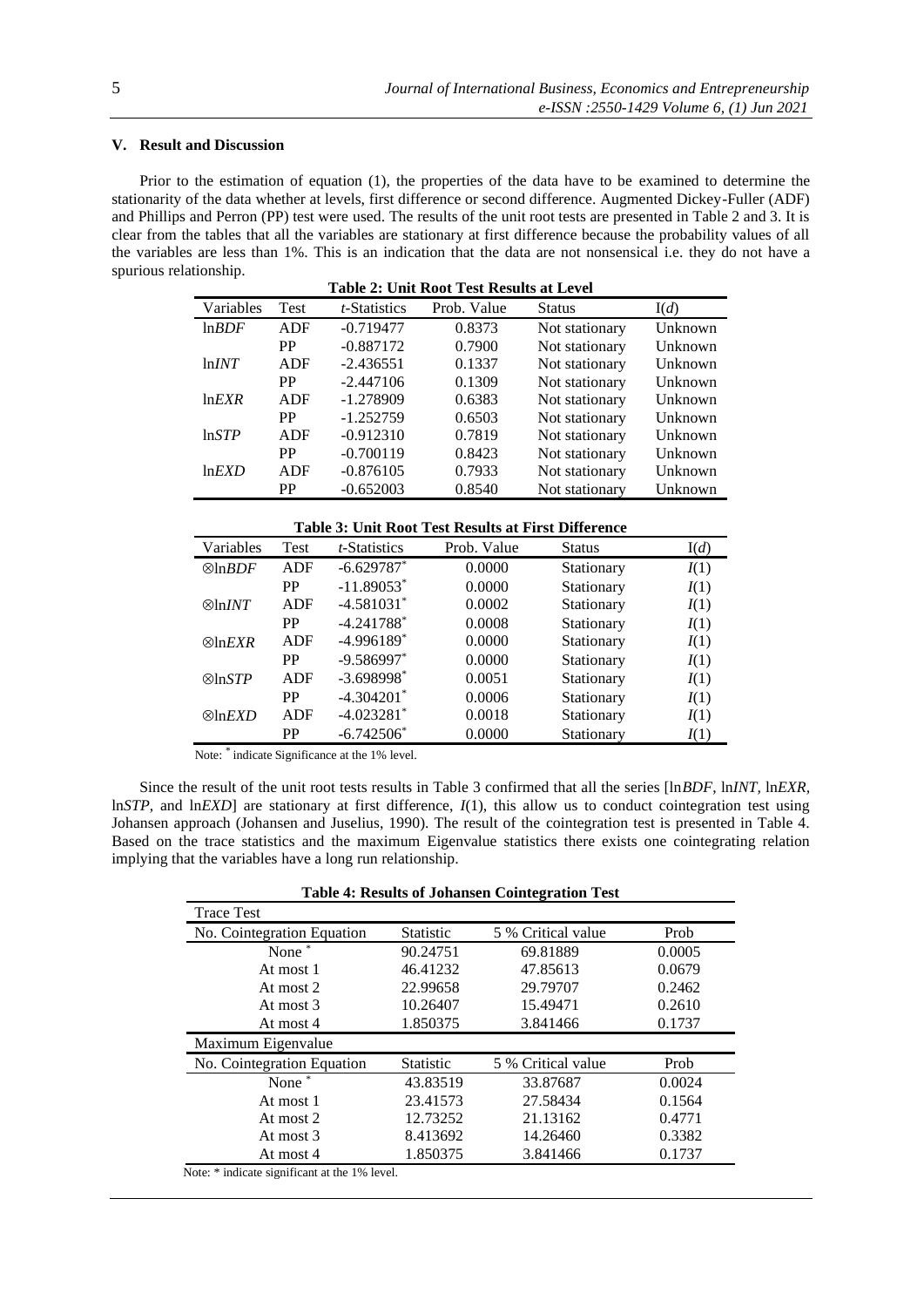As shown in Table 4 the trace statistic of 90.247, which is greater than 69.818 at 5% critical value with a probability value of 0.0005. Similarly, the maximum eigenvalue statistic is also consistent with the trace statistics with a value of 43.835 which is greater than the 5% critical value of 33.876 with a probability value of 0.0024. The result from the two tests, therefore, reject the null hypothesis that there is no co-integrating equation. Thus, this outcome confirms the presence of a long run relationship among the variables.

| Table 5. Formalized Co-mitzi altu Coemelents for Long Kun Estimates |                 |                 |                 |                 |
|---------------------------------------------------------------------|-----------------|-----------------|-----------------|-----------------|
| LBDF                                                                | $ln$ <i>EXR</i> | $ln$ <i>EXD</i> | $ln$ <i>STP</i> | lnINT           |
| 1.000000                                                            | 0.735847        | $-0.762410$     | $-0.082083$     | 6.779538        |
|                                                                     | (0.15110)       | (0.17051)       | (0.09516)       | (0.72660)       |
|                                                                     | $[4.86996]$ *** | $[4.47126]$ *** | [-0.86254]      | $[9.33052]$ *** |
|                                                                     |                 |                 |                 |                 |

| Table 5: Normalized Co-integrated Coefficients for Long Run Estimates |
|-----------------------------------------------------------------------|
|-----------------------------------------------------------------------|

: \* indicate significant at 1% level.

The normalized cointegrating equation is reported in Table 5. The log of exchange rate (ln*EXR*) is positive and highly significant. This means that a 1% change in exchange rate may bring about change in budget deficit in Nigeria. This finding is consistent with the work of Alam et al., (2020) The log of external debt is negative and statistically significant at 1% level. This indicates that the government is short on resources, a decline in external debt would minimize the budget deficit. As a result, spending will be cut, mostly on disproportionate expenditures. This result contradicts the work of Al-Quada and Jaradat (2018) and Neaime (2015). The log of stock price is negative but not significant, which is consistent with the result of Joshi and Giri (2015). The log of interest rate is positive and statistically significant at 1% level. This implies an increase in interest rate will spur a budget deficit. This concurs with the findings of Bangura et al., (2016).

The result of the short-run (VECM) analysis is reported in Table 6. The results show that one year lag of budget deficit is positive and statistically significant in explaining the behaviour of budget deficit in Nigeria. This implies that a 1% increase in the previous value of the budget deficit can significantly change the current budget deficit by approximately 0.3%. This is consistent with the work of Al-Qudah and Jaradat (2018). The past value of the exchange rate is positive and statistically significant suggesting that any change can aggravate the budget deficit. On the contrary, external debt, interest and stock prices all have an inverse relationship with budget deficit, but they are not statistically significant. The value of the *ECT* is negative and statistically significant. The estimate of the lagged *ECT* is -0.108. This indicates that short-run deviations towards long-run would be corrected by 0.11% in budget deficit function quarterly.

| <b>Table 6: Vector Error Correction Model Results</b> |              |                |                      |  |  |  |
|-------------------------------------------------------|--------------|----------------|----------------------|--|--|--|
| Variables                                             | Coefficients | Standard error | <i>t</i> -statistics |  |  |  |
| Constant                                              | 0.0576       | 0.0371         | 1.5514               |  |  |  |
| $\Delta$ ln $BDF_{t-1}$                               | 0.2728       | 0.0666         | $4.0923*$            |  |  |  |
| $\Delta$ ln $EXR_{t-1}$                               | 1.0350       | 0.1243         | 8.3258*              |  |  |  |
| $\Delta$ ln $EXD_{t-1}$                               | $-0.0731$    | 0.2081         | $-0.3515$            |  |  |  |
| $\Delta$ ln $STP_{t-1}$                               | $-0.4816$    | 0.4451         | $-1.0820$            |  |  |  |
| $\Delta$ ln <i>INT</i> <sub>t-1</sub>                 | $-0.0046$    | 0.5816         | $-0.0079$            |  |  |  |
| $ECT_{t-1}$                                           | $-0.1085$    | 0.0342         | $-3.1736*$           |  |  |  |

Note: \*Significance at the 1% level.

### **VI. Conclusion and Policy Implications**

The paper ascertained whether stock prices, exchange rate, interest rate and external debt determine the behaviour of budget deficit, in Nigeria. The paper also reviewed some theories and empirical studies that illuminated the relationship between the variables under consideration. Besides, the paper highlighted the structure of the budget deficit in relation to various macroeconomic and financial variables in Nigeria. Unit root tests were conducted and results proved that all the variables are stationary at first difference. The Johansen cointegration test suggested only one cointegrating vector. The long run and short run results indicate that exchange rate, interest rate and one year lag of budget deficit are the leading determinants of budget deficit in Nigeria. In the same way, the estimate reveals that about 0.11% of the errors in the short run are corrected in the long run. Based on the empirical results, we drew some policy implications in order to maintain fiscal balances in Nigeria. First, the government should display a high sense of transparency in the fiscal operations to bring about realistic fiscal surplus. Second, any fiscal surplus should be directed to productive investments in order to diversify the economy and reduce the likelihood of potential budget deficits and extra-budgetary funds.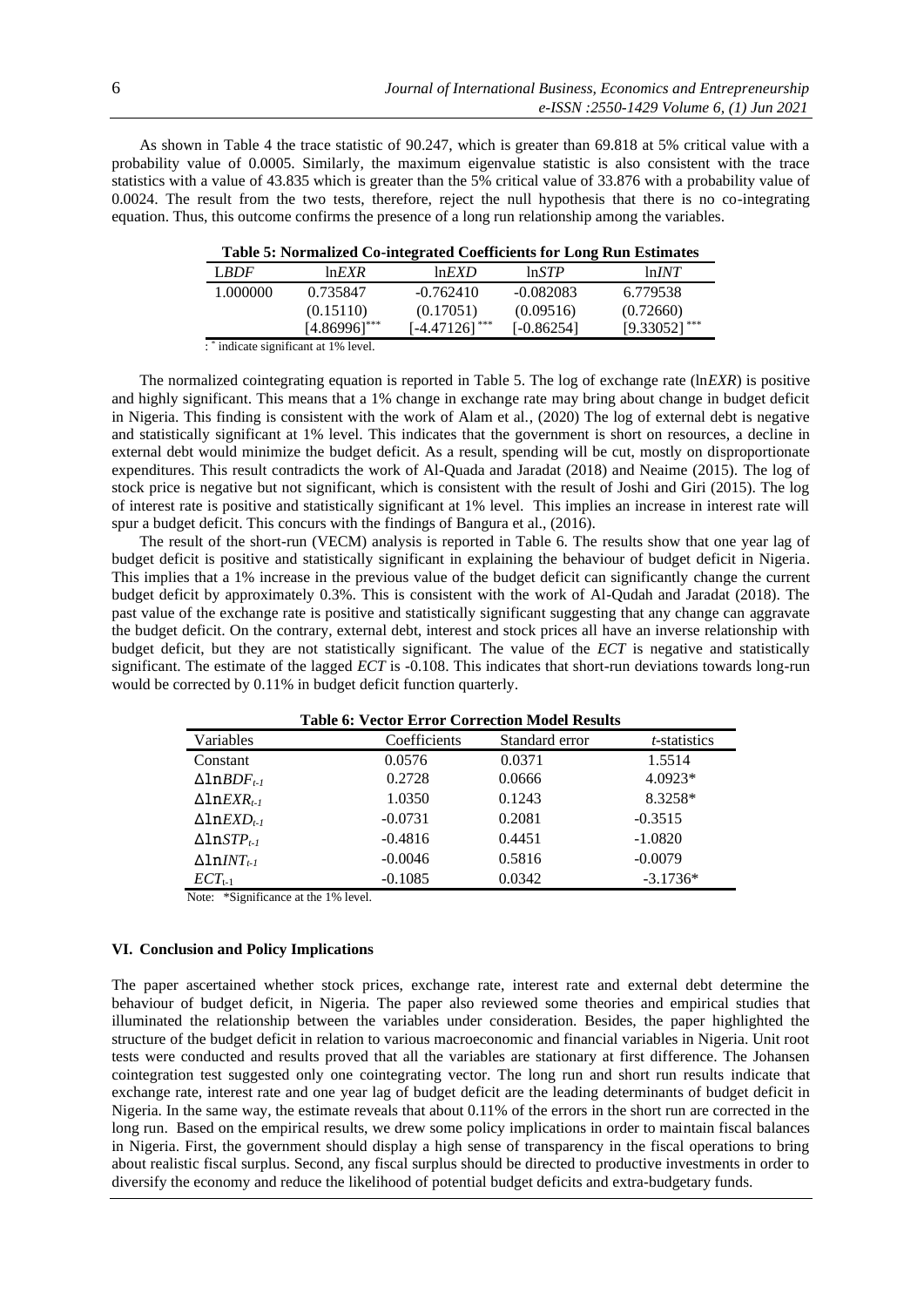#### **References**

- Abakah, E. J. A., & Adusah-Poku, F. (2016). Budget Deficits and Stock Market Returns: Evidence from Ghana. *Journal of Finance and Economics*, 2016, 4 (4), 113-117.
- Abang Abdul Rahman, D. H., Majidi, N., Kasuma, J., Yacob, Y., & Awang Marikan, D. A. (2019). The dynamic of macroeconomics elements in Malaysia: further insight into causality analysis. *Journal of International Business, Economics and Entrepreneurship*, *4*(1), 1-9.
- Adamu, I. M., & Rasiah, R. (2016). External debt and growth dynamics in Nigeria. *African Development Review*, *28*(3), 291-303.
- Adamu, I. M. (2016). Public investment in Nigeria. Does external debt matter? *Academic Journal of Economic Studies*, *2*(4), 120-138.
- Adamu, I. M. (2019). Re-visiting the Drivers for Increasing External Debt. *Journal of Contemporary Issues and Thought*, *9*, 40-53.
- Adamu, I. M., Bawa, S., & Tukur, D. (2021). Do Natural Resource Abundance Spur Economic Growth in Nigeria? *Journal of Contemporary Issues and Thought*, *11*(1), 68-81.
- Akalpler, E., & Panshak, Y. (2019). Dynamic relationship between budget deficit and current account deficit in the light of Nigerian empirical application. *Evolutionary and Institutional Economics Review*, *16*(1), 159-179.
- Alam, M. M., Sadekin, M. N., & Saha, S. K. (2020). The impact of macroeconomic variables on the budget deficit in Bangladesh: an econometric analysis. *South Asian Journal of Business Studies*.
- Al-Qudah, A. M., & Jaradat, M. A. (2018). Economic Growth, External Debt and Budget Deficit in Jordan: ARDL Approach. *Sciences*, *7*(4), 151-165.
- Bakare, I. A. O. & Adesanya, O. A. (2014) "Empirical Investigation between Budget deficit, inflation and money supply". *European Journal of Business and Social Sciences*, 2 (12), 120-134.
- Bangura, A., Tarawalie, A. B., Fofanah, L., & Macarthy, S. (2016). Macroeconomic Determinants of Budget Deficit: Evidence from Sierra Leone. *Journal of Economic & Management Perspectives*, *10*(1), 5.
- Bernheim B. D. (1989) "A Neoclassical Perspective on Budget Deficits" *TJOEP*, 3 (2), spring, 55-73.
- Barro, R. J. (1989). The Ricardian approach to budget deficits. *Journal of Economic perspectives*, *3*(2), 37-54.
- Easterly, W. (1999). *How did highly indebted poor countries become highly indebted? Reviewing two decades of debt relief*. The World Bank.
- Easterly, W., & Rodriguez, C.A., & Schmidt-Hebbel, K. (1994). Public sector deficits and macroeconomic performance, New York: Oxford University Press.
- Easterly, W. & Schmidt-Hebbel, K. (1993). Public sector deficits and macroeconomic performance. World Bank Research Observer, 8 (2) 211-237.
- Eisner, R. (1989). Budget deficits: rhetoric and reality. *Journal of economic perspectives*, *3*(2), 73-93.
- Gnimassoun, B., & Do Santos, I. (2021). Robust structural determinants of public deficits in developing countries. *Applied Economics*, *53*(9), 1052-1076.
- Islam, K. A., Alam, I., Ali, A., & Mizanuzzaman, M. (2014). The Determinants of Budget Deficit Volatility in D-8 Countries: A Dynamic Panel Data Analysis. *Bangladesh Research Foundation*, 130.
- Joshi, P., & Giri, A. K. (2015). Fiscal Deficits and Stock Prices in India: Empirical Evidence. *Int. J. Financial Stud.*, 3, 393-410.
- Juselius, K., Moller, N. F., & Tarp, F. (2014). The long-run impact of foreign aid in 36 African countries: Insights from multivariate time series analysis. *Oxford Bulletin of Economics and Statistics*, *76*(2), 153-184.
- Kok, W. Y., & Selvaratnam, D. P. (2018). Can Ricardian model really explain trade? *Journal of International Business, Economics and Entrepreneurship*, *3* (1), 21-29.
- Lutkepohl, H., & Xu, F. (2012). The role of the log transformation in forecasting economic variables. *Empirical Economics*, *42*(3), 619-638.
- Muhamad Yusuf, N. H., Muhamad Hilmi, N. A., Mohd Abdoh, W. M. Y., Shekh Zain, R., & Badri Shah, N. S. (2020). Determinants of macroeconomic variables on Islamic stock index: evidence from frontier market. *Journal of International Business, Economics and Entrepreneurship*, *5*(1), 23-29.
- Neaime, S. (2015). Twin deficits and the sustainability of public debt and exchange rate policies in Lebanon. *Research in International Business and Finance*, *33*, 127-143.
- Nigerian Government Budget Deficits. Retrieve from [https://countryeconomy.com/deficit/nigeria,](https://countryeconomy.com/deficit/nigeria) 05/05/2021.
- Olomola, P. A. & Olagungu M. A. (2004) "Fiscal Deficit and Private Consumption Behaviour in Nigeria: 1970- 2001. *The Indian Journal of Economics;* Vol. LXXXIV, No 335, Pp 597-607.